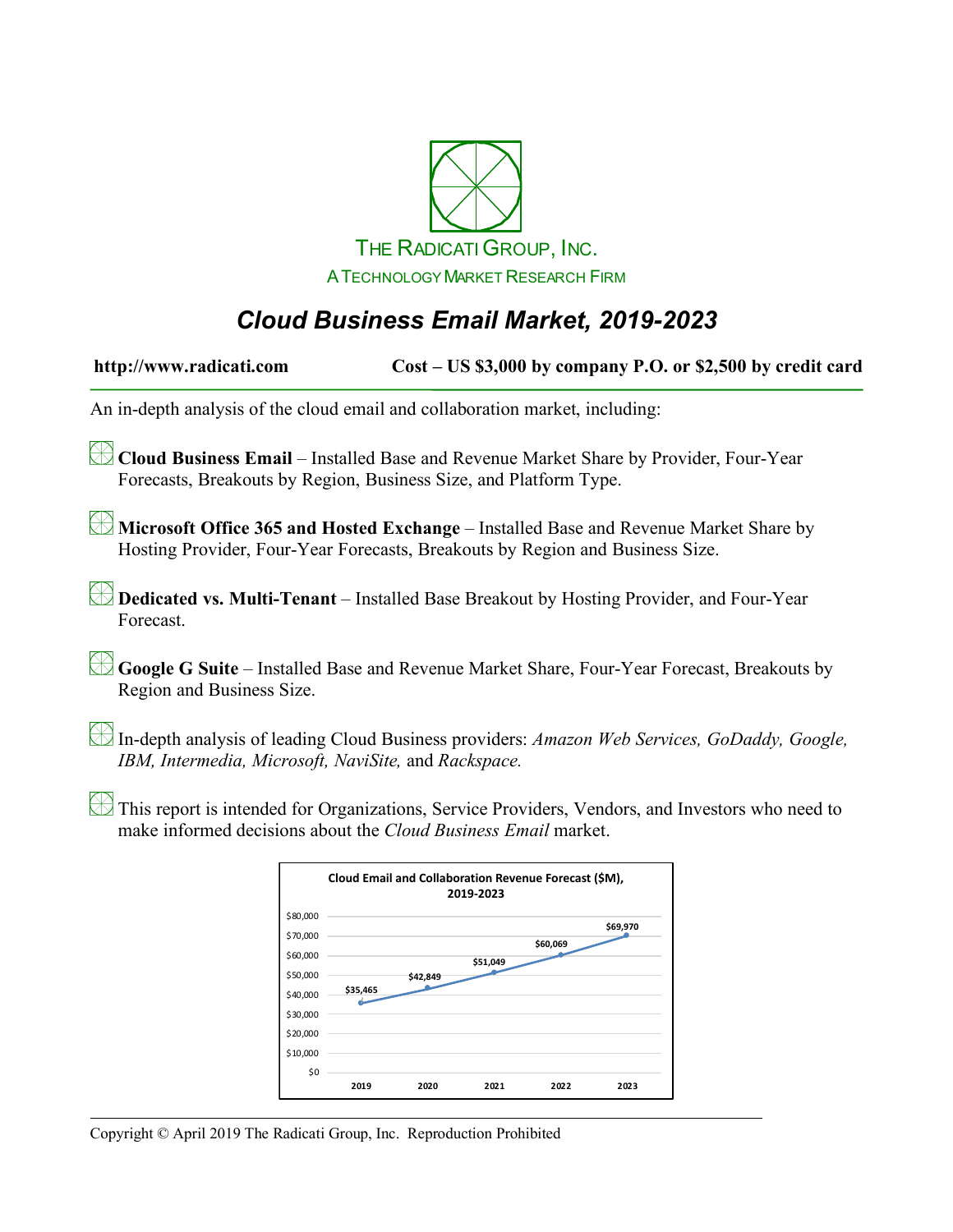#### **TABLE OF CONTENTS**

| 1.4.5 HOSTED MICROSOFT EXCHANGE BREAKOUT BY BUSINESS SIZE33 |  |
|-------------------------------------------------------------|--|
|                                                             |  |
|                                                             |  |
|                                                             |  |
|                                                             |  |
|                                                             |  |
|                                                             |  |
|                                                             |  |
|                                                             |  |
|                                                             |  |
|                                                             |  |
|                                                             |  |
|                                                             |  |
|                                                             |  |
|                                                             |  |
|                                                             |  |
|                                                             |  |
|                                                             |  |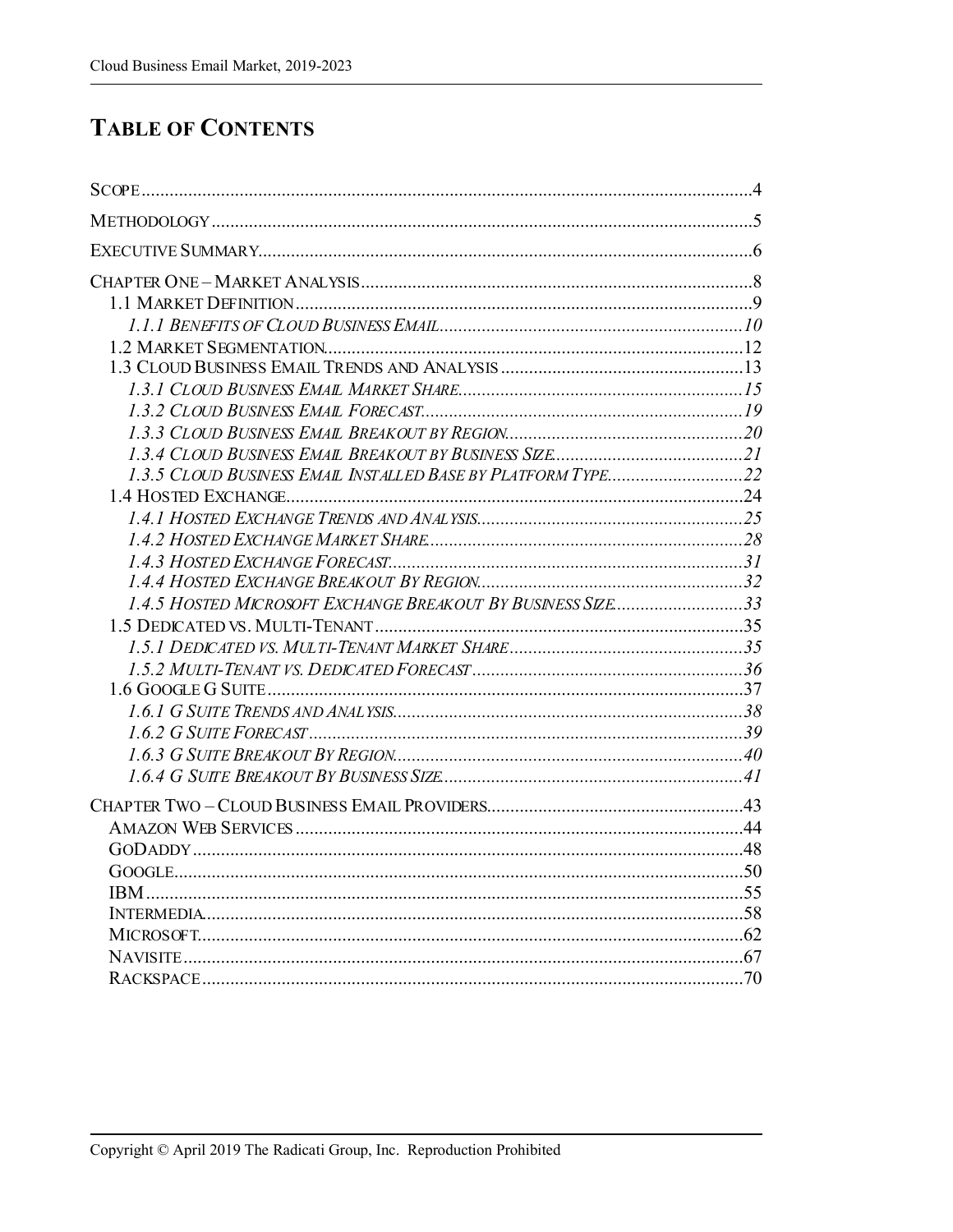# **LIST OF FIGURES**

| Figure 4: Cloud Business Email – IB & Revenue Forecast, 2019-2023 20 |  |
|----------------------------------------------------------------------|--|
|                                                                      |  |
| Figure 6: Cloud Business Email - IB by Business Size, 2019 & 202322  |  |
|                                                                      |  |
|                                                                      |  |
|                                                                      |  |

### **LIST OF TABLES**

| Table 2: Cloud Business Email - Market Share by Provider, 201917     |  |
|----------------------------------------------------------------------|--|
| Table 3: Cloud Business Email - IB & Revenue Forecast, 2019-202319   |  |
|                                                                      |  |
|                                                                      |  |
| Table 6: Microsoft Office 365 vs. Hosted Exchange IB, 2019-2023 31   |  |
| Table 7: Cloud Microsoft Exchange IB & Revenue Forecast, 2019-202332 |  |
|                                                                      |  |
|                                                                      |  |
|                                                                      |  |
| Table 11: Dedicated vs. Multi-Tenant - IB Forecast (M), 2019-202337  |  |
|                                                                      |  |
|                                                                      |  |
|                                                                      |  |
|                                                                      |  |